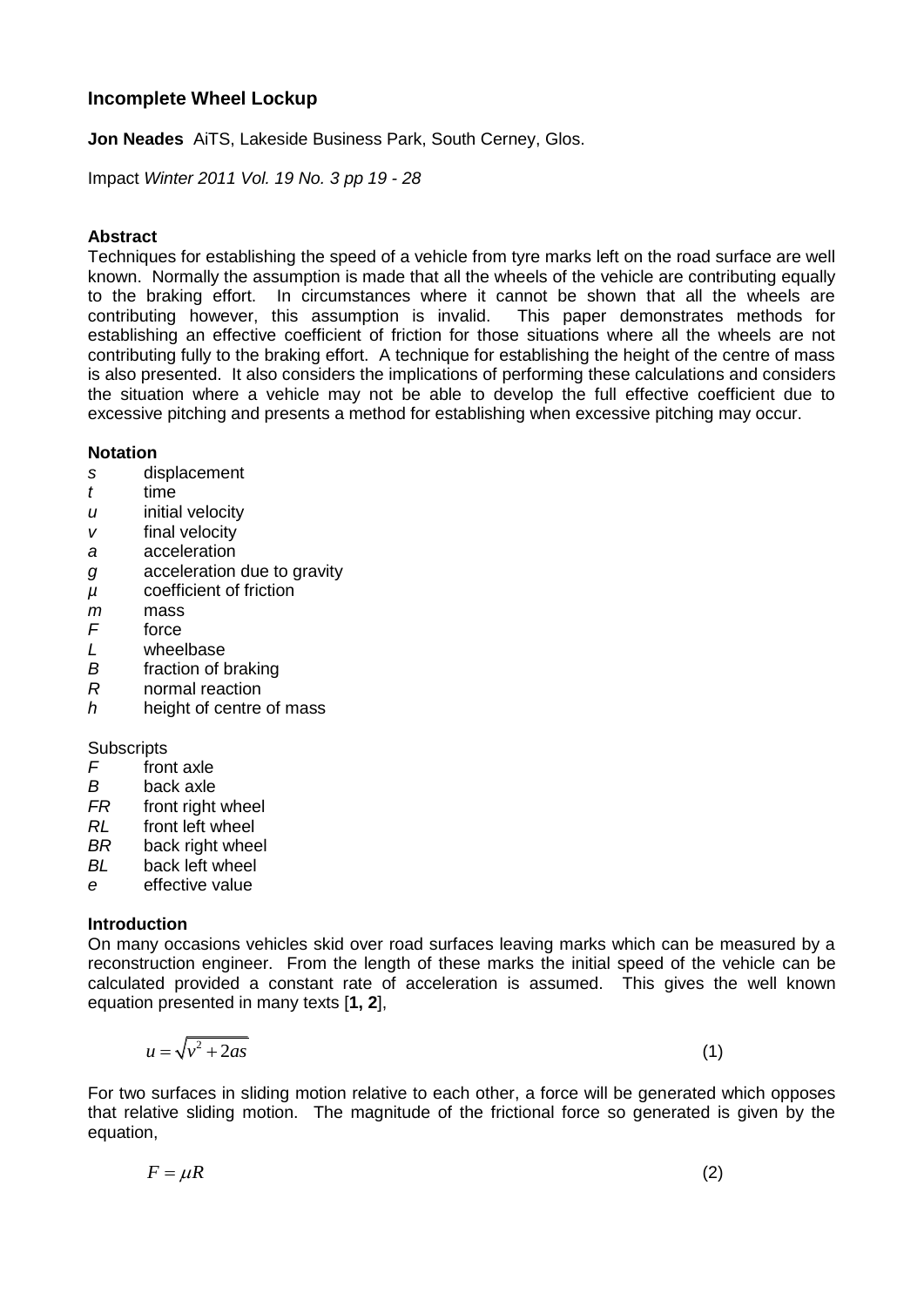Where F is the frictional force,  $\mu$  is a coefficient of friction dependent upon the two surfaces and R is the normal reaction between the objects in contact. For an object which is sliding with a known coefficient of friction  $\mu$ , the acceleration *a* in equation (1) may be replaced by  $\mu q$  to give,

$$
u = \sqrt{v^2 + 2\mu g s} \tag{3}
$$

Investigators generally determine the coefficient of friction by skidding a similar vehicle from a known speed.

In this form, equation (3) assumes that the vehicle is sliding across a surface with all wheels contributing to the braking effort. In situations where one or more of the load bearing wheels do not contribute to the braking effort, adjustments can be made to establish an *effective* coefficient of friction which can then be applied to the whole vehicle.

In this paper we consider first the situation where one or more of the wheels are not contributing at all to the braking effort and then to situation where they may contribute a partial amount. The method described here is similar to that described by Smith [**3**] but extends his results.

#### **Derivation**

Under braking the each wheel in contact with the ground contributes a proportion of the overall braking dependent on the actual weight carried by those wheels. The frictional force generated by each wheel is given by equation (2) where the normal reaction is the weight of the vehicle carried

by that particular wheel, so the total braking force is given by the expression,  
\n
$$
F = \sum \mu B_n R_n = \mu (B_{FL} R_{FL} + B_{FR} R_{FR} + B_{BL} R_{BL} + B_{BR} R_{BR})
$$
\n(4)

Where front and rear axles are considered together equation (4) can be simplified to give,

$$
F = \sum \mu B_n R_n = \mu (B_F R_F + B_B R_B)
$$
\n<sup>(5)</sup>

Where *R<sup>n</sup>* is the reaction at each of the wheels or axles and *B<sup>n</sup>* is the fraction of braking developed by that wheel or axle. *B<sup>n</sup>* can range from 0.0 to 1.0 where 0.0 represents no braking and 1.0 represents full braking. For a vehicle where all the wheels are sliding, the sum of *R<sup>n</sup>* is the entire weight of the vehicle, i.e. *mg* and *B<sup>n</sup>* is 1.0 for each wheel. For a vehicle where all the wheels are sliding therefore, the overall frictional force is given directly by equation (2) where *R* is the normal reaction of the entire vehicle.

Where all the wheels are not braking however this situation is complicated by the fact that under braking, the actual load carried by each wheel change dynamically in response to a transfer of weight to the front of the vehicle. In simple terms there is a transfer of weight from the rear of the vehicle to the front due to the fact that the frictional force acts at the tyre / road interface which is below the centre of mass. This creates a moment arm about the centre of mass which causes a rotation. The amount of weight transferred under braking is dependent on the coefficient of friction itself, the wheelbase and the height of the centre of mass.

Allowances can be made for wheels which are not contributing to the braking effort by deriving an equation that generates an effective coefficient of friction. For simplicity, in this paper we consider the situation where only the front wheels are contributing to the braking effort. The same technique can be applied to other combinations and the full results are listed in Appendix A.

The derivation presented here is performed in two stages. First to establish the dynamic weight carried by the front wheels and second to establish the degree of braking generated by the braking wheels.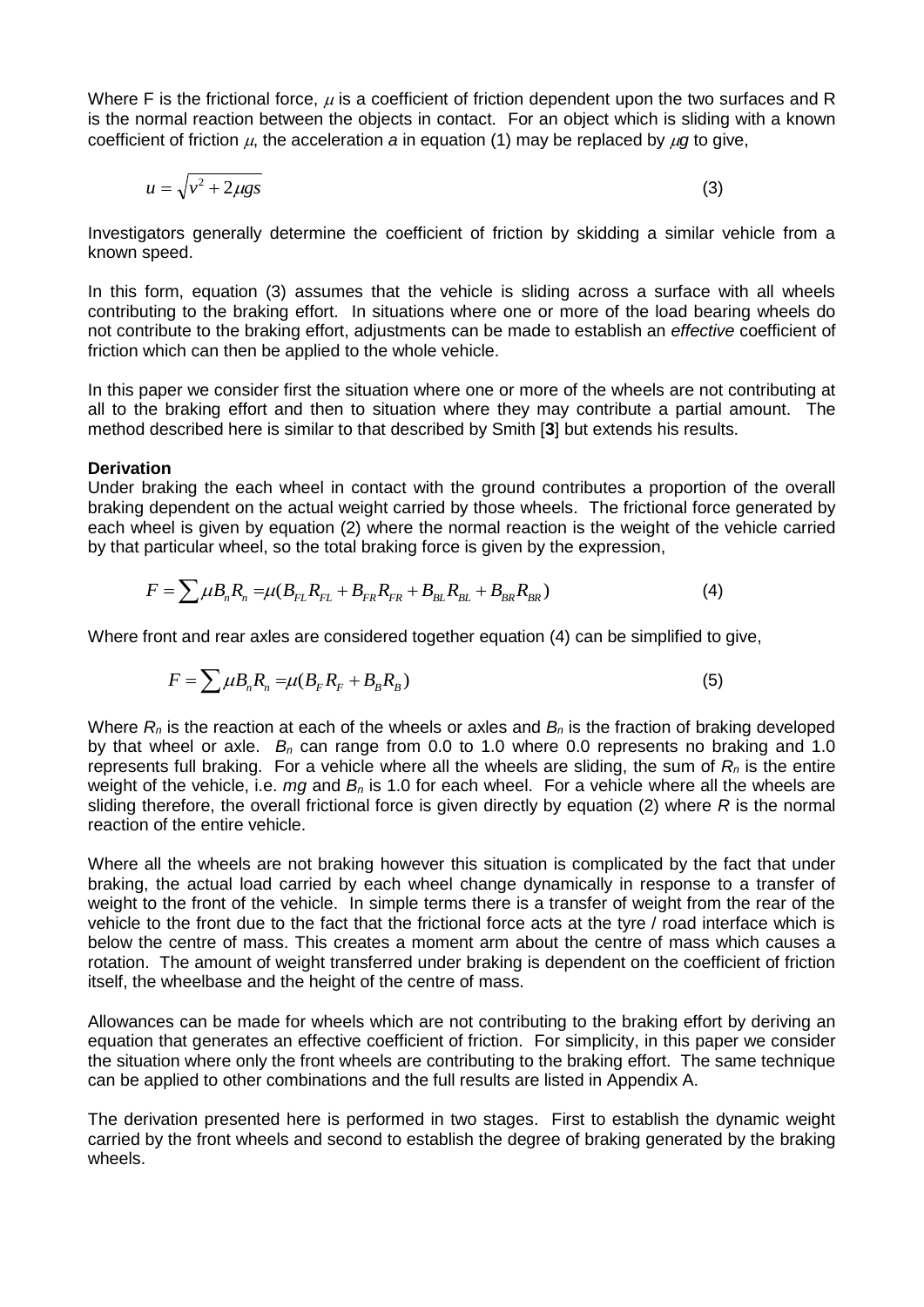It is helpful to consider exactly which forces are acting on the vehicle together with the direction in which they act. The diagram below shows the forces acting on a skidding vehicle when only the front wheels are contributing to the braking effort so any frictional force is developed by the front wheels only.



As the vehicle travels along the road, it is not rotating about the centre of mass. The various moments must therefore be in equilibrium so it is possible therefore to equate the clockwise and anticlockwise moments.

In the first stage of this derivation, the dynamic weight carried by the front wheels is established. Equating the moments about the centre of mass, we obtain,

$$
hF_F + L_R R_R = L_F R_F \tag{6}
$$

Equation (2) can be substituted into the equation (6) to give,

$$
h\mu R_F + L_R R_R = L_F R_F \tag{7}
$$

We also know that the total weight of the vehicle is *mg* which allows us to define the reactions at the front and rear wheels, i.e.

$$
mg = R_F + R_R \tag{8}
$$

Substituting for  $R_R$  in equation (8) gives,

$$
h\mu R_F + L_R(mg - R_F) = L_F R_F \tag{9}
$$

The total wheelbase length is the sum of the two component parts, as follows,

$$
L = LF + LR
$$
 (10)

Equation (10) can be substituted into equation (9) which itself can be transposed to give us an expression for  $R_F$  which is the solution to the first part of the derivation.

$$
R_F = \frac{L_R mg}{L - \mu h} \tag{11}
$$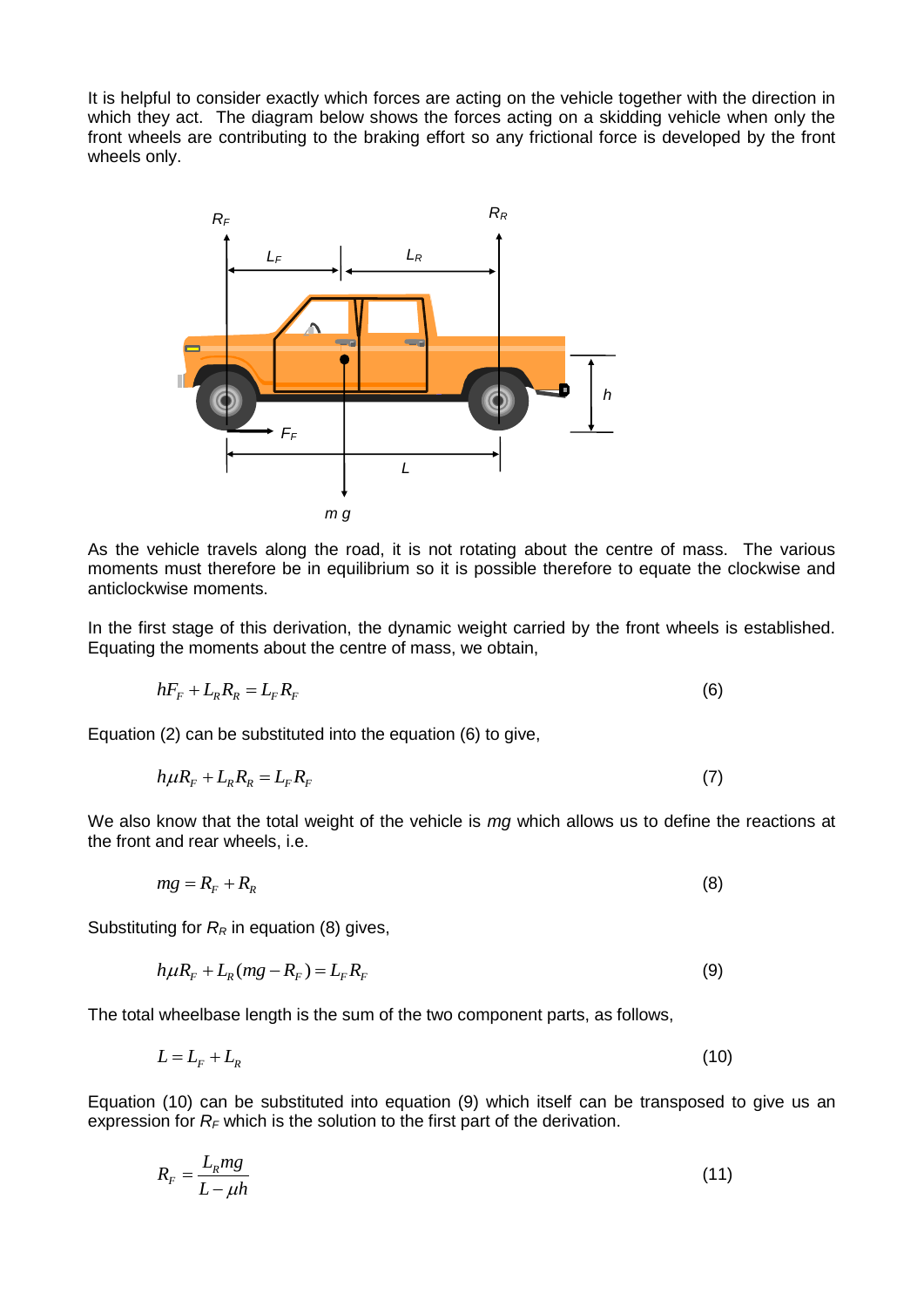The frictional force developed by the front wheels is given by equation (2). From Newton's Second Law we have  $F = ma$  so that,

$$
a_e = \mu_e g = \frac{F}{m} = \frac{\mu R_F}{m} = \frac{\mu L_R g}{L - \mu h}
$$
 (12)

This can be solved for the effective coefficient of friction,  $\,\mu_{_e}$ 

$$
\mu_e = \frac{\mu L_R}{L - \mu h} \tag{13}
$$

Equation (13) although correct, present a slight problem in that it contains a term ( *LR* ) describing the distance from the centre of mass to the rear axle. Using moments about the centre of mass it can also be shown that the static (non-braking) reactions at the front and rear axles together with the distances of the front and rear axles from the centre of mass are related by the equation,

$$
R_{FS}L_F=R_{RS}L_R
$$
 (14)

Where *RFS* and *RRS* are the static fractions of the total weight at the front and rear axles respectively. Provided the centre of mass does not move within the vehicle, the distances *L<sup>F</sup>* and *L<sup>R</sup>* will be constant, whatever the motion of the vehicle, so that,

$$
L_R = LR_{FS} \tag{15}
$$

Substituting equation (15) into equation (13) gives the desired solution,

$$
\mu_e = \frac{\mu R_{FS}}{1 - \mu h / L} \tag{16}
$$

The reason for using the static weight fraction the front axle is that this is easily and directly measurable and thus relieves the investigator from having to calculate the position of the centre of mass. For example, if the total weight of the vehicle were 1000 kg and the weight on the front axle was 600 kg the fraction of weight on the front axle would be 600 / 1000 = 0.6

#### **Incomplete Four Wheel Braking**

The technique described previously can be generalised to cater for the situation where a limited amount of braking is developed by each of the front and rear wheels. Consider now the situation where the rear wheels are contributing a fraction  $B_R$  of the maximum braking and the front wheels a fraction  $B_F$ . Equating the clockwise and anticlockwise moments as before now gives,

$$
h\mu B_F R_F + L_R R_R + h\mu B_R R_R = L_F R_F \tag{17}
$$

In this situation, braking is developed by both the front and the rear wheels, so the dynamic normal reaction under braking must be determined for each axle. Eliminating  $R_R$  and  $R_F$  in turn from equation (18) using equation (8) gives,

$$
R_F = \frac{mg(L_R + \mu h B_R)}{L + \mu h (B_R - B_F)}
$$
(18)

$$
R_R = \frac{mg(L_F - \mu h B_F)}{L + \mu h(B_R - B_F)}
$$
(19)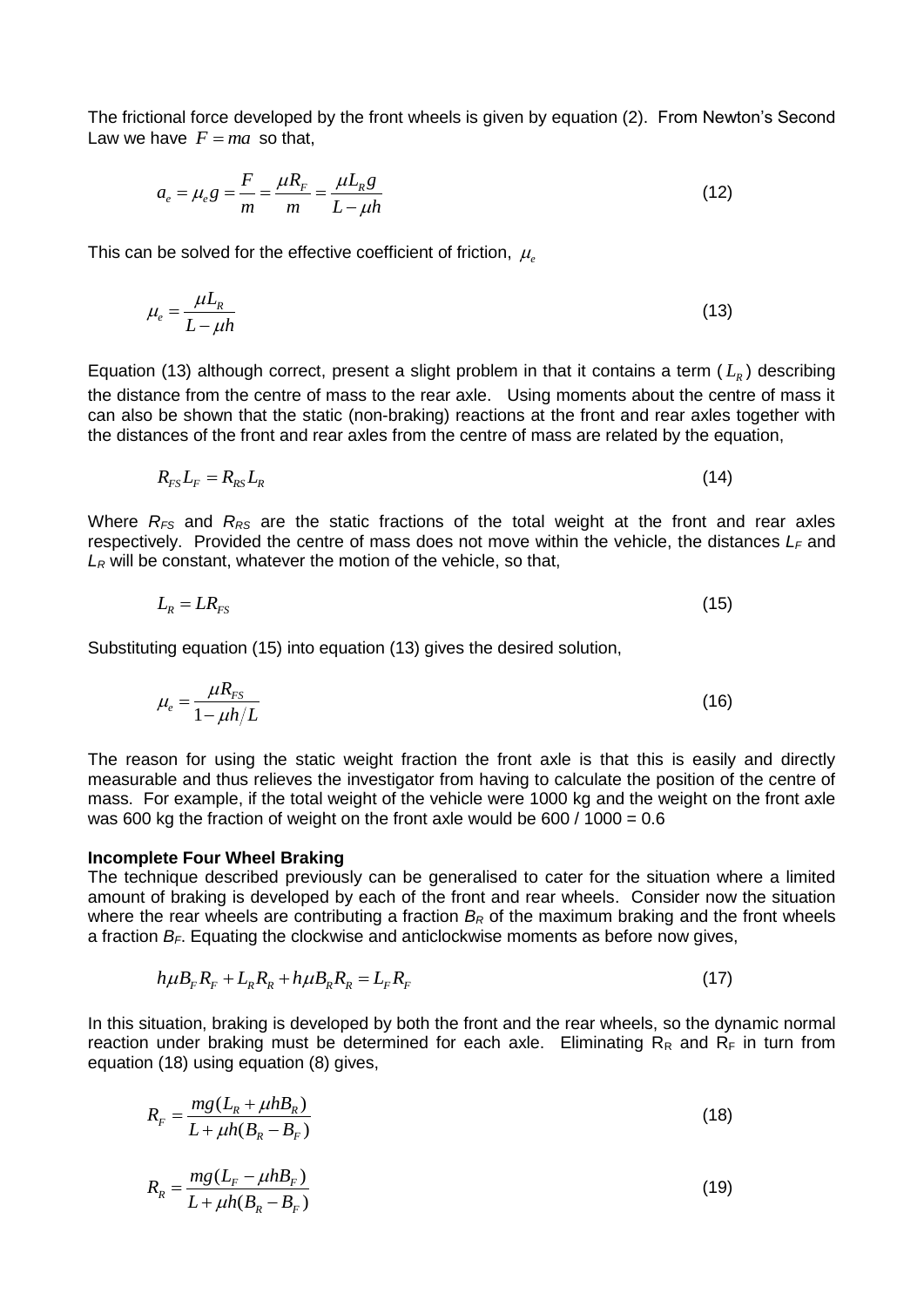From Newton's Second Law the effective acceleration can be found and an expression for the effective coefficient of friction can be derived,

$$
\mu_e = \frac{\mu(B_F L_R + B_R L_F)}{L + \mu h(B_R - B_F)}
$$
(20)

Where the braking contribution from either the of the axles is zero, equation (20) reduces to the equations derived previously.

The faction of braking developed by each wheel may not be known directly, but in many situations the braking efficiency developed by each wheel or axle can be determined.

Within the UK and elsewhere these figures are generated as part of the annual safety checks to determine whether brakes are operating at a satisfactory level. UK testing stations are all fitted with rolling road brake test equipment which measures the force generated by a particular wheel. This can be compared with the weight carried by the wheel, either by direct measurement as is the case with larger vehicles, or by using a table of approximate weights, which is the method for smaller vehicles.

Braking efficiency is often expressed as a percentage and may be found using the equation,

Efficiency = 
$$
\frac{\text{Braking force}}{\text{Weight}} \times 100
$$
 (21)

A braking efficiency of say 50% implies that that wheel or axle is capable of generating a braking force equal to 0.5 the load carried by that wheel or axle.

For the reconstruction engineer this information may in itself be useful. A tyre on a particular road surface may have a coefficient of friction of 0.7. If a braked wheel has an efficiency of 50% then the maximum braking which can be developed by the wheel is then 50% of the load, in other words the coefficient of friction would be 0.5. If the tyre / road coefficient was only 0.2, as might be the case on snow, a wheel with a braking efficiency of 50% could be expected to lock up and would only generate a braking force of 20% of the load with a coefficient of friction of 0.2.

In effect therefore the behaviour of the wheel can be modelled as if it had an effective coefficient of friction of either the braking efficiency or the tyre / road coefficient of friction, whichever is the lower value. In these cases equation (20) can be reformed into the expression,

(22)

$$
\mu_e = \frac{\mu_F L_R + \mu_R L_F}{L + h(\mu_R - \mu_F)}
$$

#### **Height of Centre of Mass**

The height of the centre of mass is a crucial parameter in all of the equations derived so far. Determining the height of the centre of mass is not straightforward and a practical solution is presented in Appendix B.

Reide [**4**] shows that the height of the centre of gravity lies between about 0.43m and 0.58m for most passenger cars. Research on motorcycles suggests that the height of the centre of gravity is at about saddle height although the data is sketchy to say the least [**3**]. With motorcycles the rider and pillion will have a significant effect on this calculation and must be included.

Several papers exist which list inertial data, including the height of the centre of gravity. These papers are written mainly for the North American collision investigation community although many of the vehicles are very similar to European and Australasian models. Of particular note is a rule of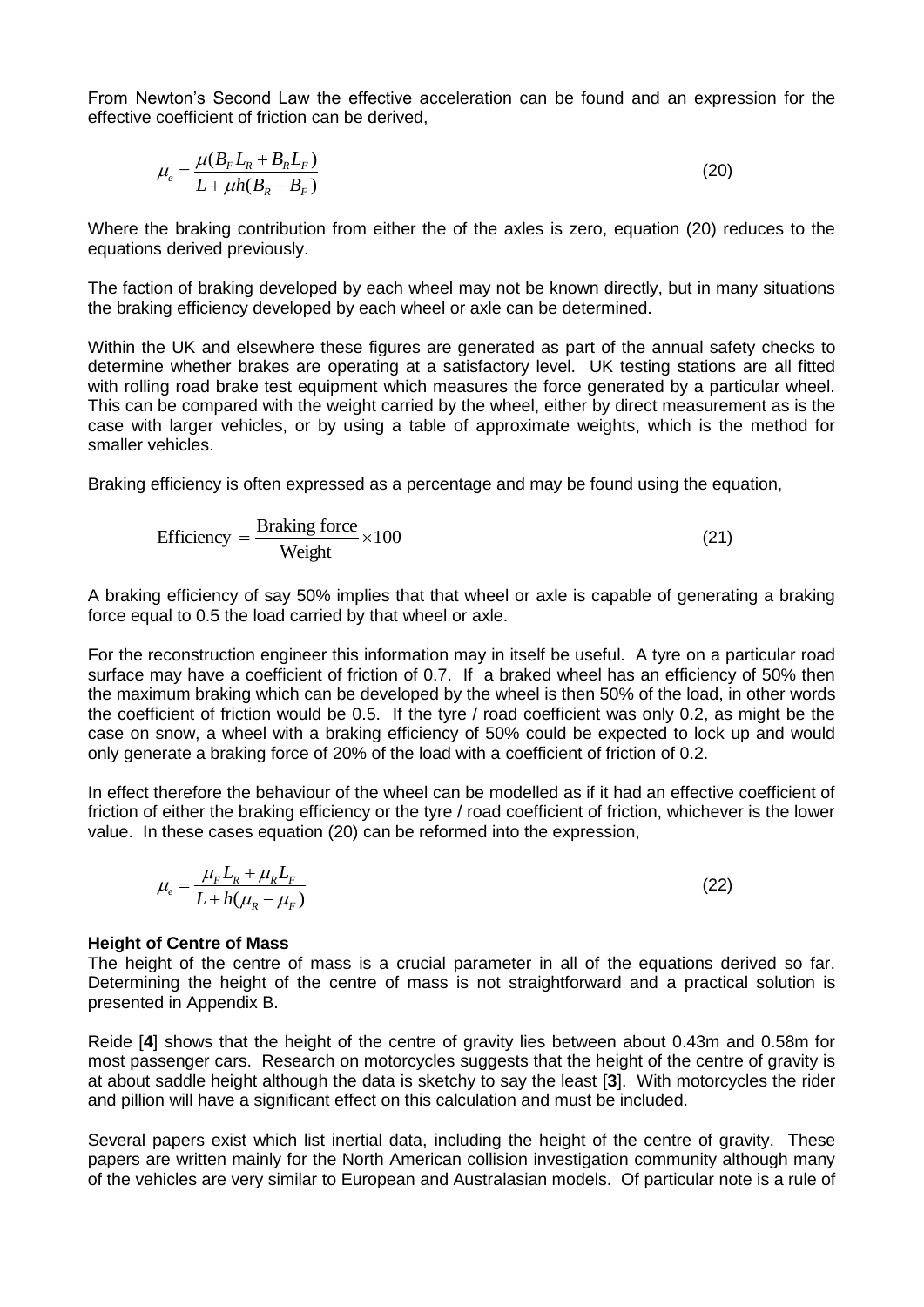thumb to determine the height of the centre of gravity presented by Garrott et al [**5**]. They found that the height of the centre of gravity for passenger cars was,  $0.54 \pm 0.04$  m.

The height and longitudinal position of the centre of mass of a truck will be determined to a great extent by the nature of the load and the actual loading of the vehicle. Land Transport Safety Authority in New Zealand (LTSA) have a developed a Static Roll Threshold calculator which requires as part of the input the height of the centre of mass and some advice is provided regarding the height of the centre of mass.

In general terms the height of the centre of mass can be calculated by considering the individual heights of the centres of mass of the component parts weighted by their respective masses. For vehicles it is usually sufficient to calculate the height of the sprung mass (that supported by the suspension) and the height of the unsprung mass (wheels and axles). In this case the overall height of the centre of mass is given by the equation,

$$
h = \frac{m_s h_s + m_u h_u}{m_s + m_u} \tag{23}
$$

Where the subscripts *s* and *u* refer to the sprung and unsprung values respectively.

### **Discussion**

As demonstrated it is possible to calculate the effective coefficient of friction. It is helpful also to consider the overall effect of the calculation for ranges of data. Studying the equations show that there are a number of variables which affect the result. Of prime consideration is the height of the centre of mass and the full value for the coefficient of friction. Graph 1 below shows the calculated effective coefficient of friction with varying heights for the centre of mass for a typical vehicle using a coefficient of friction of 0.75



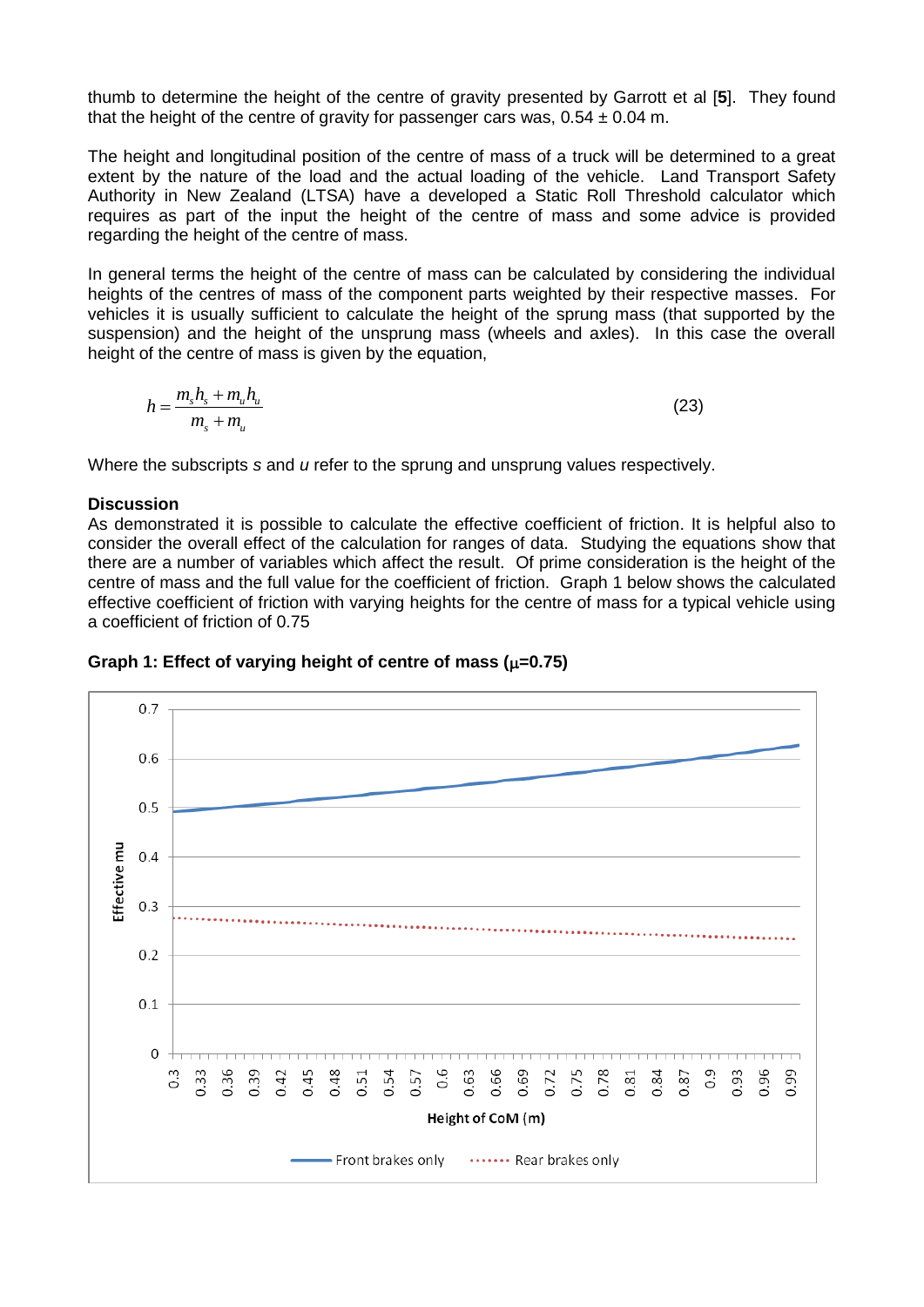For typical passenger cars using a typical coefficient of friction of 0.75, the range of effective coefficients determined for a range of CG heights of 0.43 to 0.58 produces results between 0.51 to 0.54 for front wheels and very little change for rear wheel braking of 0.27 to 0.26.

Graph 2 shows the effect of varying the longitudinal position of the centre of mass again using a typical passenger car. This changes the relative lengths of the moment arms *L<sup>F</sup>* and *LR*.



Graph 2: Effect of varying longitudinal position of centre of mass  $(\mu=0.75, h=0.54m)$ 

As is to be expected, the graph shows that the effect of varying the relative lengths of the moment arms produces a linear change in the calculated coefficients. Typical passenger cars will generally have a static fraction of weight on the front wheel between 0.50 to 0.65. Using this range produces a range of values of 0.44 to 0.58 for front wheel braking only and 0.33 to 0.23 for rear wheel braking only.

It should be noted however that if the vehicle is heavily laden at the rear, this may reduce the proportion of weight carried by the front wheels to below 50%.

As can be seen from the graphs presented, there is not a great deal of variance in the results obtained within realistic ranges of data. This demonstrates that the calcualtions are not particularly sensitive to the input data. This suggests that for those situations where the exact data is unknown, a realistic result can be obtained by estimating the unknown varaibles. For example if the height of the centre of mass is unknown for a particular vehicle, then assuming a suitable value is likely to generate a useable result.

## **Extreme Pitching and Stoppies**

It is interesting to examine the limits for which the derivation presented here holds true. The initial assumption was that under braking there is no rotation of the vehicle. For motorcycles and other short wheelbase vehicles, there may well be rotation about the front wheel under extremes of braking.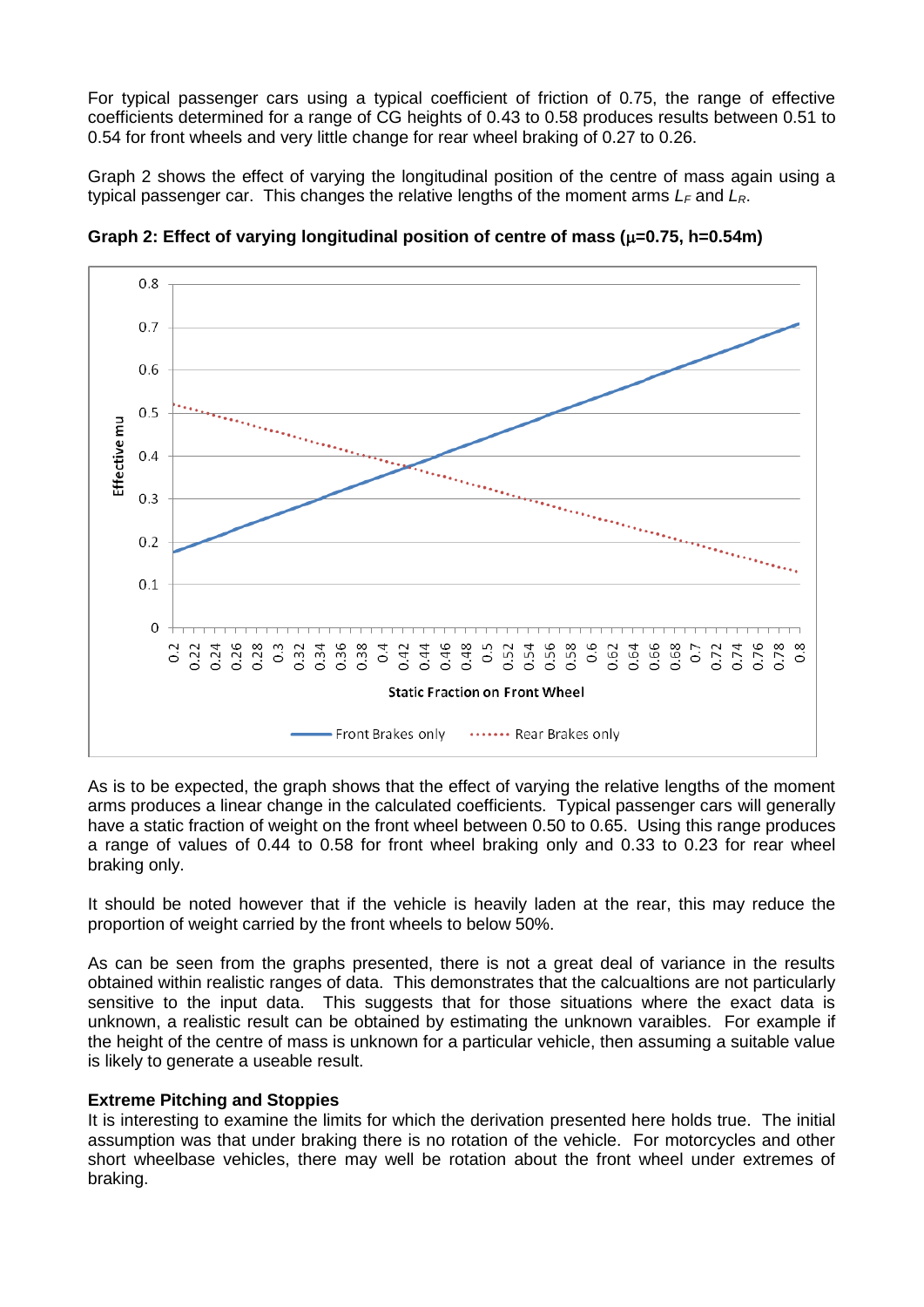A technique practiced by some motorcyclists involves braking to such an extent that the rear wheel of the motorcycle leaves the ground. This is commonly known as a 'stoppie' or 'endo'. The technique involves applying sufficient braking force to raise the rear wheel and then balancing the bike on the front wheel while releasing the brake to some extent. Skilled practitioners can travel for hundreds of metres on the front wheel only.

The fact that stoppies can be performed, suggests that there is a limit to the amount of braking that can be developed by a motorcycle, whatever the actual coefficient of friction between the tyres and the road. At the point where the rear wheel leaves the ground, the normal reaction at the rear wheel will be zero. At that point too therefore all the weight of the vehicle must be carried by the front wheel. Equation (6) shows the equilibrium between the anticlockwise and clockwise moments. At the point where the rear wheel loses contact with the ground, *R<sup>R</sup>* becomes zero and *R<sup>F</sup>* becomes equal to *mg*, so in this situation equation (6) becomes,

 $hF_F = L_F R_F$ (24)

Solving for *F<sup>F</sup>* and substituting for *R<sup>F</sup>* gives an expression for the maximum force that can be developed before the vehicle will start to rotate,

$$
F_F = \frac{L_F mg}{h} \tag{25}
$$

From Newton's Second Law we can determine the acceleration produced on the vehicle by dividing both sides by *m*. The resulting equation can then be divided by *g* to determine the maximum coefficient of friction which can be developed by the vehicle before it pitches about the front wheel,

$$
\mu_{\text{max}} = \frac{L_F}{h} \tag{26}
$$

A typical wheelbase for a modern motorcycle is approximately 120 - 140 cm. Modern motorcycles are generally designed such that when ridden the centre of mass is positioned approximately midway between the wheels and at a height at or just under the saddle level. For a typical motorcycle therefore this will give a 50:50 front to rear weight distribution and a height for the centre of mass of about 60 - 80 cm. Using equation (26) suggests therefore that the maximum effective coefficient of friction will be in the range 0.85 to 1.0.

Tyres on motorcycles are able to generate peak tyre/road coefficients of friction well in excess of 1.0 as shown by Lambourn and Wesley [**6**], so the limiting factor imposed by equation (26) is not merely academic. Note that this analysis does not include any effect caused by the forks compressing under braking, which will tend to lower the height of the centre of mass and does not include any other effects. For example motorcyclists often move their position on the saddle further backwards under heavy braking. In turn this moves the centre of mass rearwards.

The effect of a maximum limit to the value of the coefficient that may be generated by a particular vehicle can be illustrated by considering vehicles of varying wheelbase lengths. Graph 3 shows the calculated maximum value for the coefficient of friction for various heights of the centre of mass for three vehicle wheelbases.

The solid line represents a passenger car with a wheelbase of 2.6 m. As can be seen the maximum coefficient at the expected heights for the centre of mass around 0.4 m is in the region of 2.5. This is well in excess of a realistic coefficient for car tyres on a road surface.

Motorcycles however have a much shorter wheelbase. The dotted and dashed lines in Graph 3 show the variation in the maximum coefficient of friction for motorcycles with a wheelbase of 1.2 and 1.4 m. With these vehicles a higher centre of mass shows that the coefficient of friction is very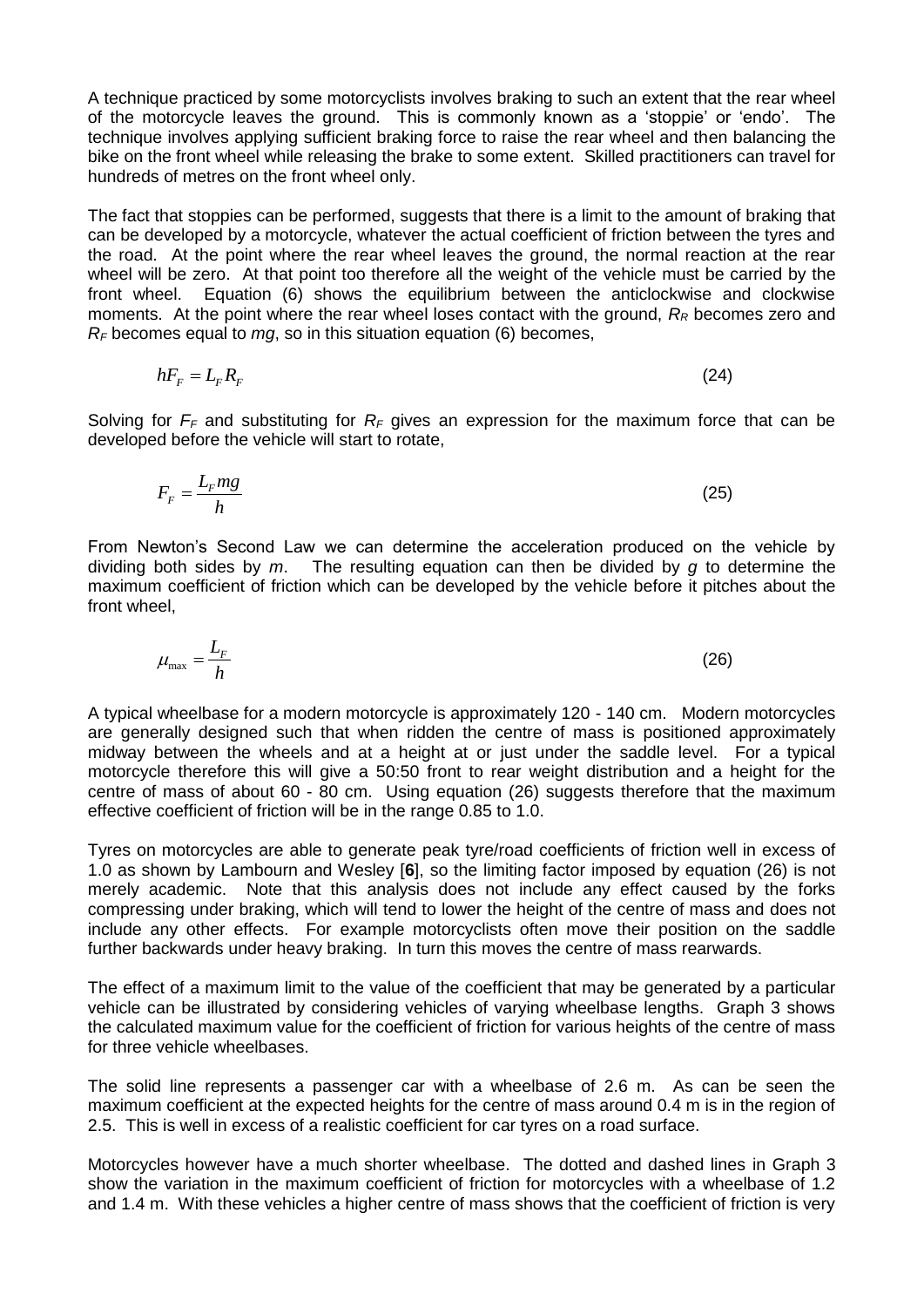much reduced. Indeed with a sufficiently high centre of mass, the coefficient of friction drops down below the level expected for car tyres on road surfaces.



**Graph 3: Calculated maximum mu for various wheelbase lengths (50% weight distribution)**

### **References**

**1 Neades, J.** and **Ward, R.** Forensic Collision Investigation Manual. AiTS, 1996

**2 Smith, R.** Skidding to a Stop, *Impact* **1**(1), 11-12 1990

**3 Smith, R.** Partial Braking. 1994 Impact ITAI Vol 4 No 1

**4 Reide, PM. Leffert, RL. and Cobb, WA.** Typical Vehicle Parameters for Dynamics Studies Revised for the 1980's. 1984 SAE 840561

**5 Garrott, WR.** Measured vehicle inertial parameters ~ NHTSA's data through September 1992. 1993 SAE 930897

**6 Lambourn, RF.** and **Wesley, A.** Motorcycle Tyre Road Friction, 2010 SAE 2010-01-0054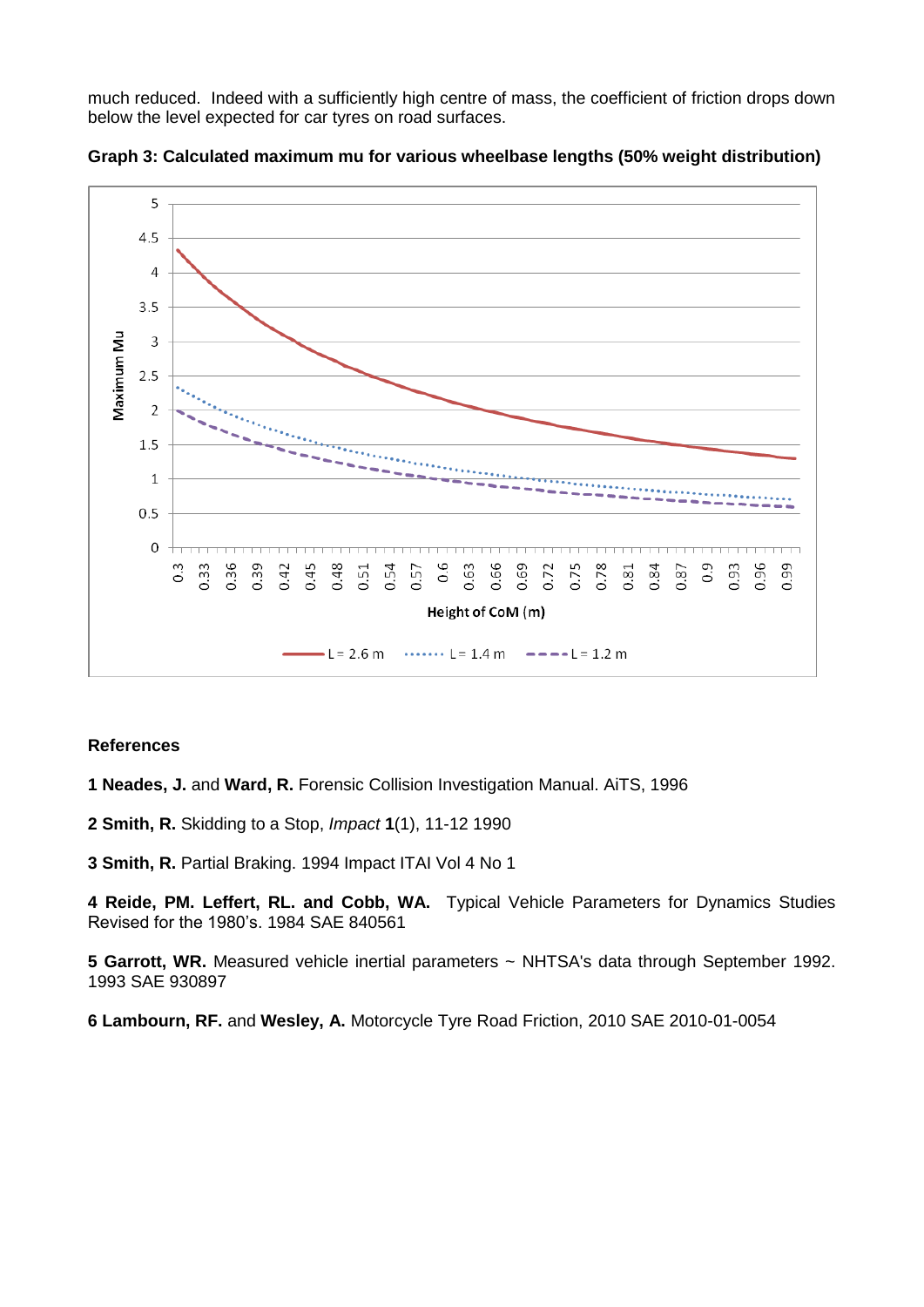## **Appendix A**

#### **Incomplete wheel lockup equations**

## **Two and four wheel vehicles**

Both front wheels locked only Both rear wheels locked only

 $\mu$  = Full  $\mu$  $\mu_{\rm e} = \frac{\mu}{1-\mu}$  $=$ 1- $\mu$  (h/L)  $E_e = \frac{\mu + \mu_{FS}}{1 + \mu + \mu_{FS}}$ *R h L*  $\mu_e = \frac{\mu}{1+\mu}$  $=\frac{\mu_{RSS}}{1+\mu(h/L)}$  $a_e = \frac{\mu V R_S}{4 \mu L L h}$ *R h L*

### **Four wheel vehicles only**

One front wheel locked only One rear wheel locked only

$$
\mu_{\rm e} = \frac{\frac{\gamma_2}{\mu} \, R_{\rm FS}}{1 - \gamma_2 \, \mu \, (h/L)} \qquad \mu_{\rm e} = \frac{\gamma_2 \, \mu \, R_{\rm RS}}{1 + \gamma_2 \, \mu \, (h/L)}
$$

Both front and one rear Both rear and one front

 $\mu_{\rm e} = \frac{\mu(1-\mu)}{1-\frac{1}{2}\mu}$  $=\frac{\mu(1-\frac{1}{2})}{1-\frac{1}{2}}$  $\frac{1}{2}$  $(1 - \frac{1}{2} R_{RS})$  $\mu_e = \frac{\mu (1/2 + R_S)}{1 - \frac{1}{2} \mu (h/L)}$ *R h L*  $\mu_{\rm e} = \frac{\mu(1-\mu)}{1+\frac{1}{2}\mu}$  $=\frac{\mu(1-\frac{1}{2})}{1-\frac{1}{2}}$  $\frac{1}{2}$  $(1 - \frac{1}{2} R_{FS})$  $E_e = \frac{\mu (1/2 + F_S)}{1 + \frac{1}{2} \mu (h/L)}$ *R h L*

One rear, one front wheel locked only

$$
\mu_e = \frac{1}{2}\,\mu
$$

### **Partial braking from front and rear axles**

$$
\mu_e = \frac{\mu(B_F L_R + B_R L_F)}{L + \mu h(B_R - B_F)} \qquad \mu_e = \frac{\mu_F L_R + \mu_R L_F}{L + h(\mu_R - \mu_F)}
$$

### **Calculation of height of centre of mass**

 $(R_{F1} - R_F)$ tan  $h = \frac{L(R_{F1} - R_F)}{R} + r$  $mg \tan \theta$  $=\frac{L(R_{F1}-R_F)}{R}+r$ Where:  $R_{F1} - R_F$  = weight transfer  $r =$  rolling radius  $\theta$  = angle raised

wheelbase  $\times$  weight transfer  $+$  rolling radius total weight  $\times$  tan  $h = \frac{\text{winclosed} \times \text{wright} \cdot \text{atm}}{\text{total weight} \times \tan \theta}$  $\times$  $v = \text{angle}$ <br>= wheelbase × weight transfer<br>total weight × tan  $\theta$ 

Where:

$$
\mu = \text{Full } \mu
$$

 $\mu_e$  = Effective  $\mu$ 

*h* = height of centre of mass

*RFS* = Static fraction of

weight on *front* wheels

*RRS* = Static fraction of weight

on *rear* wheels

 $B_R$  = fraction of braking on rear wheels

 $B_F$  = fraction of braking on front wheels

*L* = Wheelbase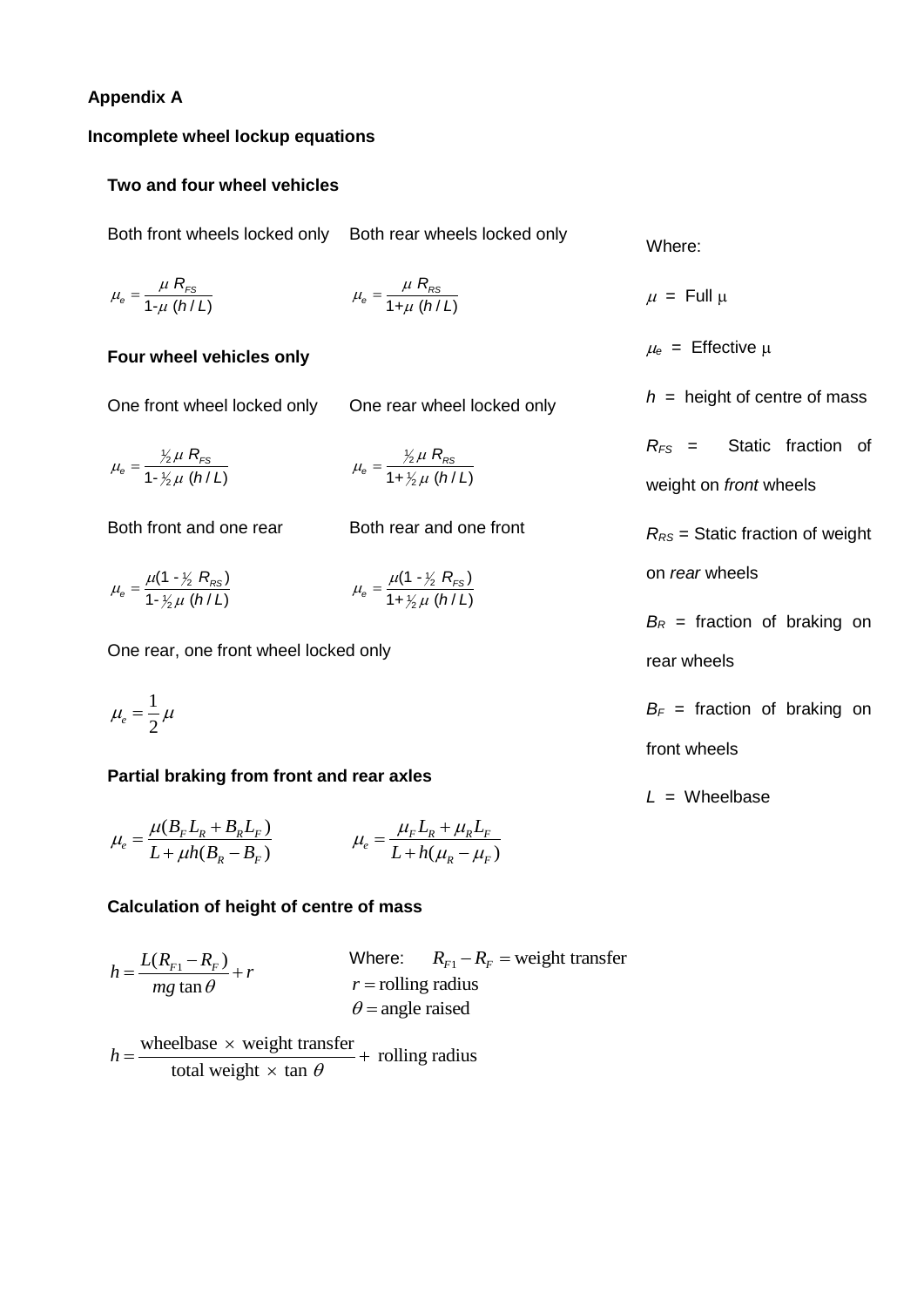## **Appendix B**

## **Finding the Height of the Centre of Gravity**

Before explaining the theory behind this method it is helpful to discuss the measurements that need to be obtained before the calculations can be performed. These are listed below,

| 1. Wheelbase of vehicle                             | (L)        |
|-----------------------------------------------------|------------|
| 2. Total weight of the vehicle                      | (mq)       |
| 3. Weight on the front axle whilst vehicle level    | $(R_F)$    |
| 4. Height through which vehicle rear wheels raised  | (T)        |
| 5. Weight on front axle when rear wheels are raised | $(R_{F1})$ |
| 6. Rolling radius of the wheels                     | (r)        |

The wheelbase of the vehicle can easily be obtained by direct measurement or from manufacturers data. The total weight of the vehicle can be obtained by putting the vehicle onto a weighbridge as too can the weight on the front axle alone.

The next few measurements are more awkward to obtain. The rear wheels must be raised through a known height and the weight transferred to the front axle measured.

It may be supposed that it would be a simple matter just to jack up the rear of the vehicle. Unfortunately rear wheels too need to be raised through a known height. Jacking up the rear of the vehicle does not allow for any suspension movement. The most practical method is to place the rear wheels on a block of known height and then measure the weight on the front wheels. Alternatively, placing the wheels on the back of a sloping truck bed is a practical solution.

As we shall see in the theory behind this method, we need to raise the rear wheels through a reasonable distance to reduce the significance of errors in the measurements. We suggest that for an ordinary car or motorcycle, you should aim for a height of about 0.5 m.

The final measurement, that of the rolling radius, is also interesting in its own right. Consider a tyre resting on the ground as shown in the diagram below,



The base of a tyre deforms when in contact with the ground as shown in the diagram. This has the effect of reducing the radius of the tyre. We could measure this rolling radius directly, but it is difficult to perform this measurement accurately. Another method would be to roll or drive the vehicle forward through an exact number of revolutions of the wheel and measure the distance travelled. The rolling radius could then be calculated using the equation,

*Rolling* radius = 
$$
\frac{\text{Distance}}{\text{No. of turns} \times 2\pi}
$$

If you choose to adopt this latter method of determining the rolling radius, then we suggest that a minimum of five revolutions is needed to obtain reasonable results.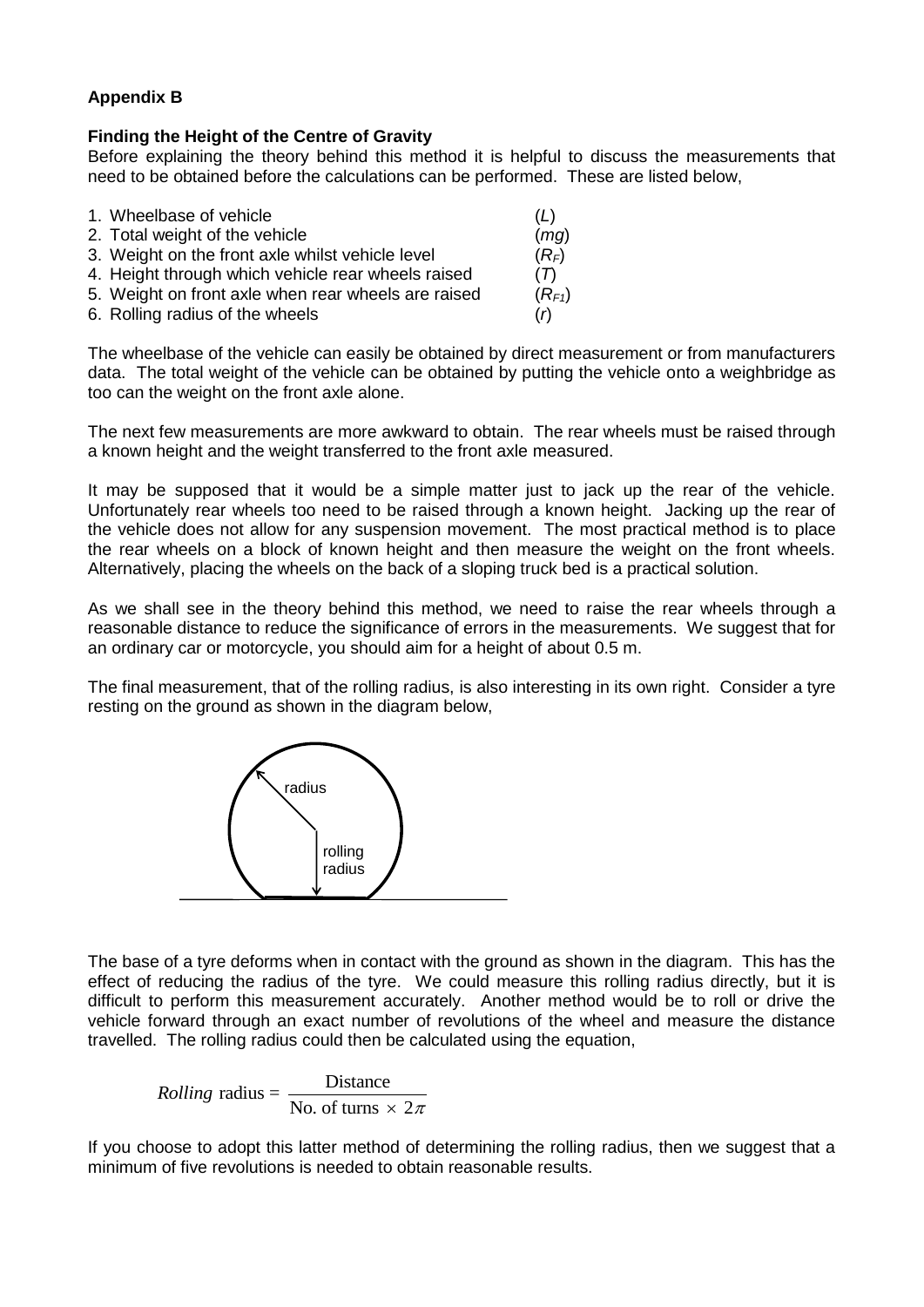(Tyre pressures too can affect the results slightly, so it may be prudent to find the rolling radius separately for each of the front wheels and then average the results.)

Now that the six measurements have been obtained, we can discuss how we can use them to determine the height of the centre of gravity. The basic configuration is shown in the diagram below,



We have superimposed a triangle abc on the diagram. The distance ab in the triangle represents the wheelbase *L* and bc represents the height through which the rear of the vehicle has been raised *T* as discussed earlier.

We need to know the angle of the slope of the vehicle. Using trigonometry the sine of the angle theta can be calculated.

$$
Sin \theta = \frac{T}{L} = \frac{bc}{ab}
$$

The basic method we use to calculate the height of the centre of gravity is based on the techniques discussed in the text by taking moments about a point. The vehicle is not rotating so the clockwise and anticlockwise moments are equal.

In our discussion we have assumed that the front wheel remains on the ground and the rear wheel is raised. There is no particular reason for the technique to be performed this way round as we could just as easily raised the front wheel through a known height.

With the vehicle raised as shown in the diagram, we shall take moments around the rear axle to establish the position of the centre of gravity. Before we can do this, we need to resolve the two force vectors indicated by m g and  $R_F$ .

Remember that in order to calculate moments we need the perpendicular distance at which the force is acting, hence the reason for resolving the vectors so they are either parallel or perpendicular to the slope. The diagram below indicates these vectors. (Note that the mg and  $R_F$ vectors have been omitted from this diagram for clarity.)